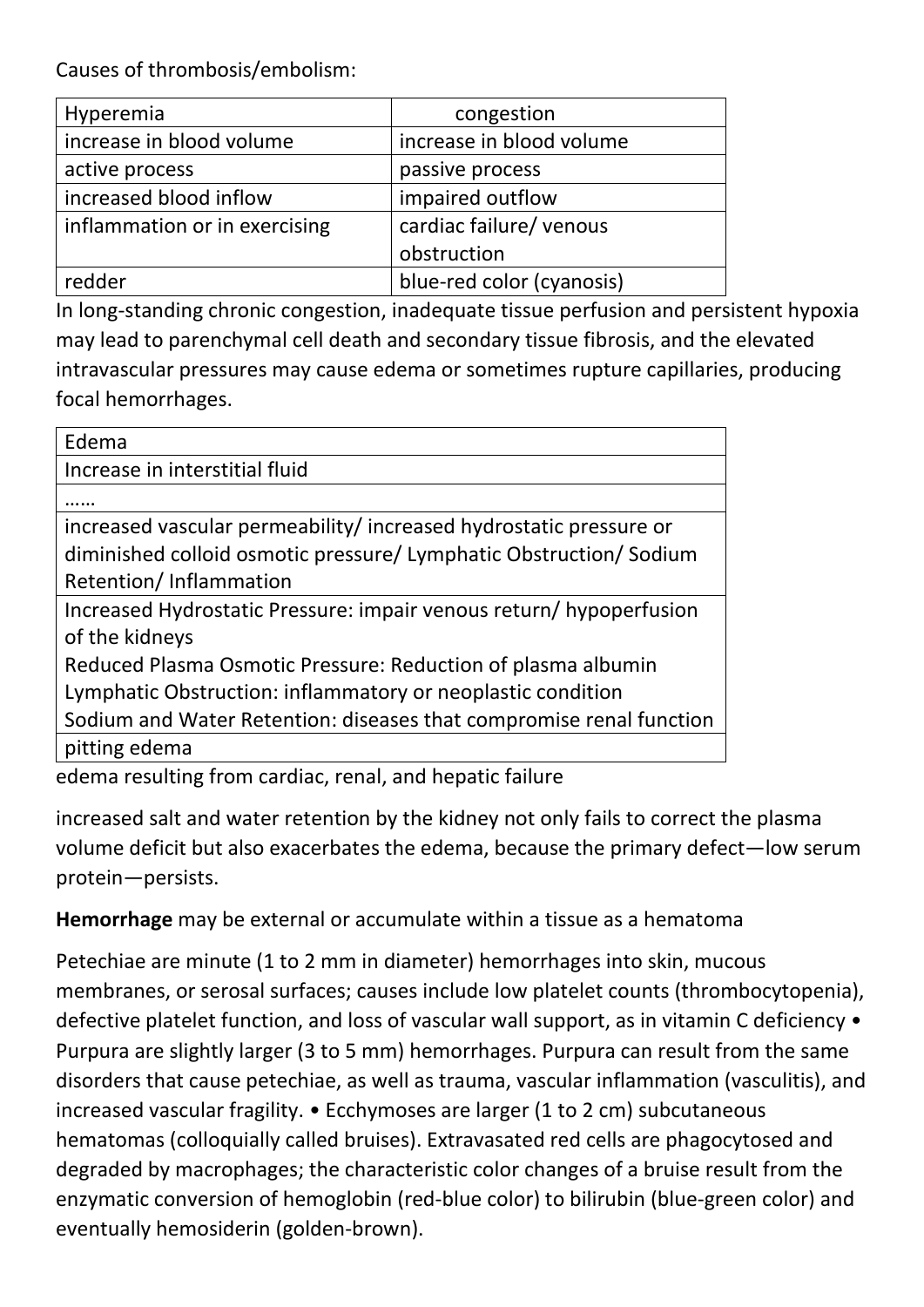Greater than 20% losses of blood volume can cause hemorrhagic (hypovolemic) shock.

#### **Hemostasis**:

1.Arteriolar vasoconstriction/ 2.Primary hemostasis: the formation of the platelet plug/ 3. Secondary hemostasis: deposition of fibrin(mainly by tissue factor(tf))/4. Clot stabilization and resorption

Activation of platelets results in a shape change/ degranulation. By: von Willebrand factor (vWF) and collagen

endothelial cells are central regulators of hemostasis

#### **platelets**:

VWF functions as an adhesion bridge between subendothelial collagen and the glycoprotein Ib (GpIb) platelet receptor

genetic deficiencies of vWF (von Willebrand disease) or GpIb (BernardSoulier syndrome) or GpIIb-IIIa (Glanzmann thrombasthenia) result in bleeding disorders

glycoprotein IIb/IIIa binds to fibrinogen. Phospholipids bind to calcium.

Platelet activation is triggered by coagulation factor thrombin and ADP.

Thrombin activates platelets through protease-activated receptor (PAR).

Degranulation of TXA2/ADP lead to recruitment.

#### **Coagulation Cascade:**

Each reaction step involves an enzyme, a substrate, and a cofactor. These components are assembled on a negatively charged phospholipid surface, which is provided by activated platelets. factors II, VII, IX, and X needs also calcium because it has γcarboxylated glutamic acid(wich need vitamin k to pruduce).

The prothrombin time (PT) assay assesses the function of the proteins in the extrinsic pathway (factors VII, X, V, II (prothrombin), and fibrinogen)

The partial thromboplastin time (PTT) assay screens the function of the proteins in the intrinsic pathway (factors XII, XI, IX, VIII, X, V, II, and fibrinogen)

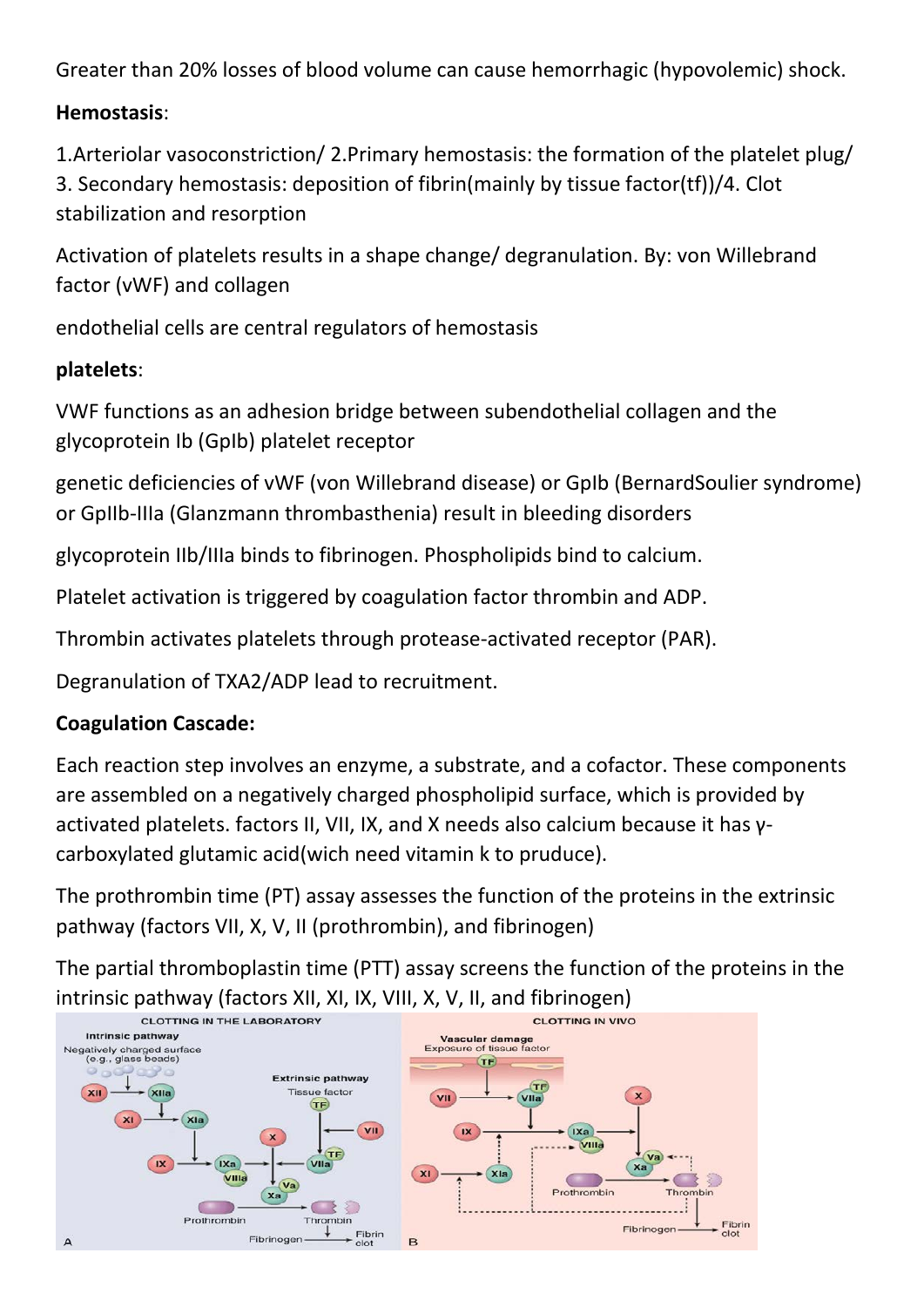Mild bleeding: XI/ moderate to severe: V,VII,VIII,XI,X/ incompatible with life: prothrombin/ no: XII

Thrombin: Conversion of fibrinogen into crosslinked fibrin (stabilizes the secondary hemostatic plug by activating factor XIII, which covalently crosslinks fibrin) 2.Platelet activation: (PARs)/ 3. Proinflammatory effects: (PARs: here it will mediate tissue repair and angiogenesis)4. Anti-coagulant effects

Factors That Limit Coagulation: dilution/ the requirement for negatively charged phospholipids/ plasmin (activated by XII–dependent pathway or t-PA/ inhibited by α2 plasmin inhibitor)/ Antithrombotic activity of endothelium.)

An elevated level of breakdown products of fibrinogen (often called fibrin split products), most notably fibrin-derived D-dimers, are a useful clinical markers of several thrombotic states

### **Antithrombotic of endothelium:**

- 1. Platelet inhibitory effects: prostacyclin (PGI2), nitric oxide (NO), and adenosine diphosphatase; the latter degrades ADP
- 2. Anticoagulant effects: thrombomodulin, endothelial protein C receptor, heparinlike molecules, and tissue factor pathway inhibitor. Activated protein C/protein S complex is a potent inhibitor of coagulation factors Va and VIIIa. Heparin-like molecules on the surface of endothelium bind and activate antithrombin III, which then inhibits thrombin and factors IXa, Xa, XIa, and XIIa. Tissue factor pathway inhibitor (TFPI), like protein C, requires protein S as a cofactor and, as the name implies, binds and inhibits tissue factor/factor VIIa complexes
- 3. Fibrinolytic effects: synthesize t-PA

\*\*\*\* the **vitamin K** - **dependent** coagulation **proteins** are synthesised in the liver and comprise factors II, VII, IX, and X, which have a haemostatic role (i.e., they are procoagulants that arrest and prevent bleeding), and **proteins C** and **S**, which have an anticoagulant role (i.e., they inhibit the clotting process).

# **Thrombosis**

The primary abnormalities that lead to intravascular thrombosis are (1) endothelial injury, (2) stasis or turbulent blood flow, and (3) hypercoagulability of the blood (the so-called "Virchow triad")



Endothelial Injury triggering thrombosis:

By primarily platelet activation. severe endothelial injury may trigger thrombosis by exposing VWF and tissue factor. However, inflammation and other noxious stimuli also promote thrombosis( endothelial activation or dysfunction)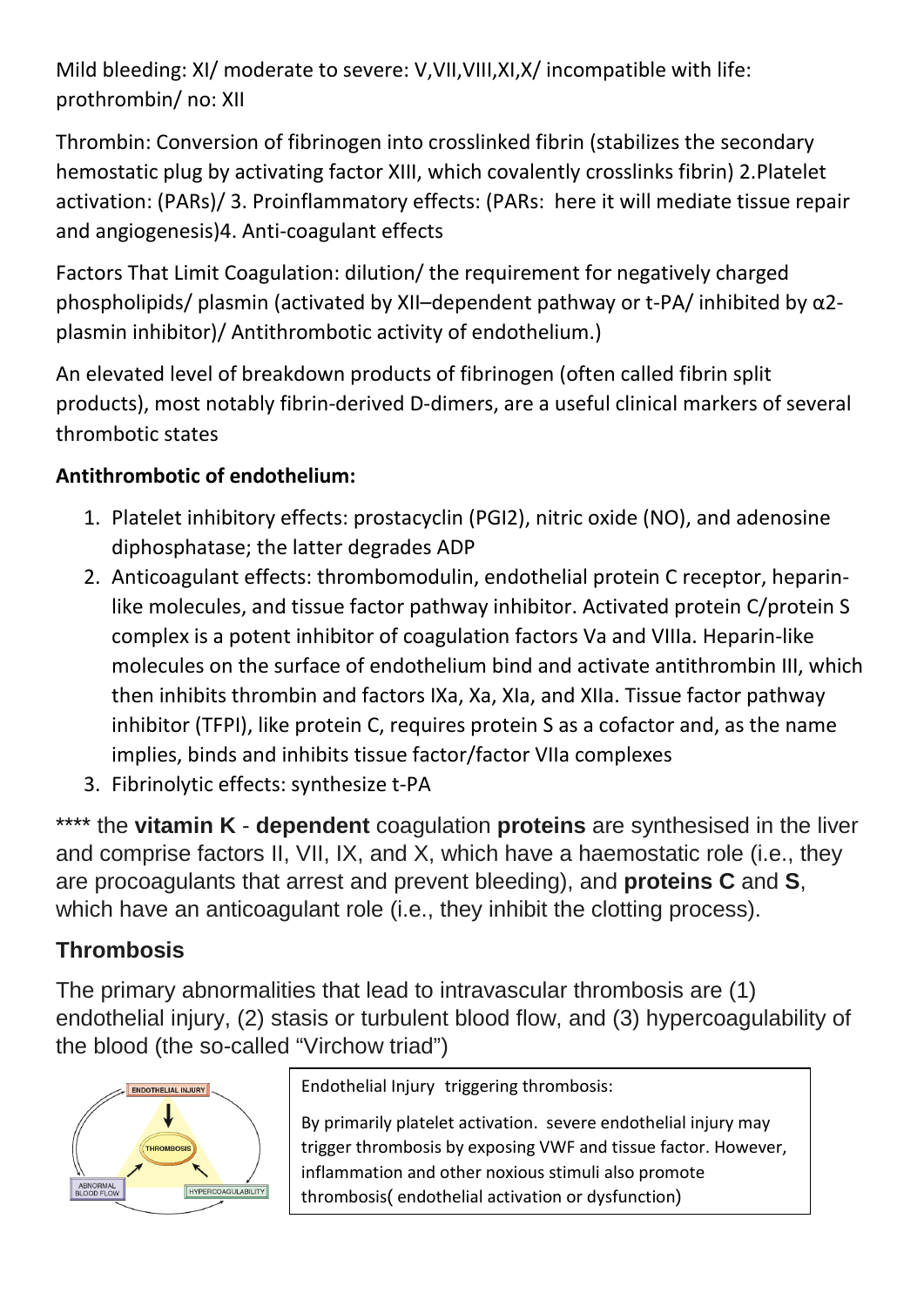### **prothrombotic alterations:**

- 1. Procoagulant changes (mostly by inflammation): downregulate of thrombomodulin by cytokines. This will stimulate activation of thrombin, which can in turn stimulate platelets and augment inflammation through PARs expressed on platelets and inflammatory cells. downregulates the expression of other anti- coagulants, such as protein C and tissue factor protein inhibitor.
- 2. Anti-fibrinolytic effects: Activated Plasminogen activator inhibitors (PAI), which limit fibrinolysis and downregulate the expression of t-PA.

## **Abnormal Blood Flow:**

Turbulence (chaotic blood flow) contributes to **arterial and cardiac thrombosis** by causing endothelial injury or dysfunction, as well as by forming countercurrents and local pockets of stasis which is a major factor in the development of **venous thrombi**. platelets are found in the center of the vessel lumen in normal conditions, in contrast to stasis condition.

Stasis allows platelets and leukocytes to come into contact with the endothelium

Stasis also slows the washout of activated clotting factors

Both Turbulence and stasis promote endothelial cell activation and enhanced procoagulant activity.

Ulcerated atherosclerotic plaques causes Turbulence. Abnormal aortic and arterial dilations called aneurysms cause stasis. cardiac mural thrombi cause because of stasis, this stasis is caused by Acute myocardial infarction or Ventricular remodeling after more remote infarction. Mitral valve stenosis cause stasis (dilated atrium). Hyperviscosity (stasis). sickle cell anemia(stasis).

### **Hypercoagulability:**

high tendency of the blood to clot by alterations in coagulation factors. Usually causes **venous thrombosis**.

Primary (inherited) hypercoagulability is most often caused by mutations in the factor V Leiden mutation (The mutation alters an amino acid residue in factor V and renders it) and prothrombin genes G2021A (increased prothrombin transcription)

Less common primary hypercoagulable states include inherited deficiencies of anti-coagulants such as antithrombin III, protein C, or protein S.

Secondary {high risk} for thrombosis: (1)Prolonged bed restor immobilization(even inactivity for the duration of an overseas plane flight may be sufficient to induce DVT in the leg), (2)Tissuedamage(surgery, fracture, burns), (3)Prosthetic cardiac valves, (4)MI,(5)Cancer, (6)DIC.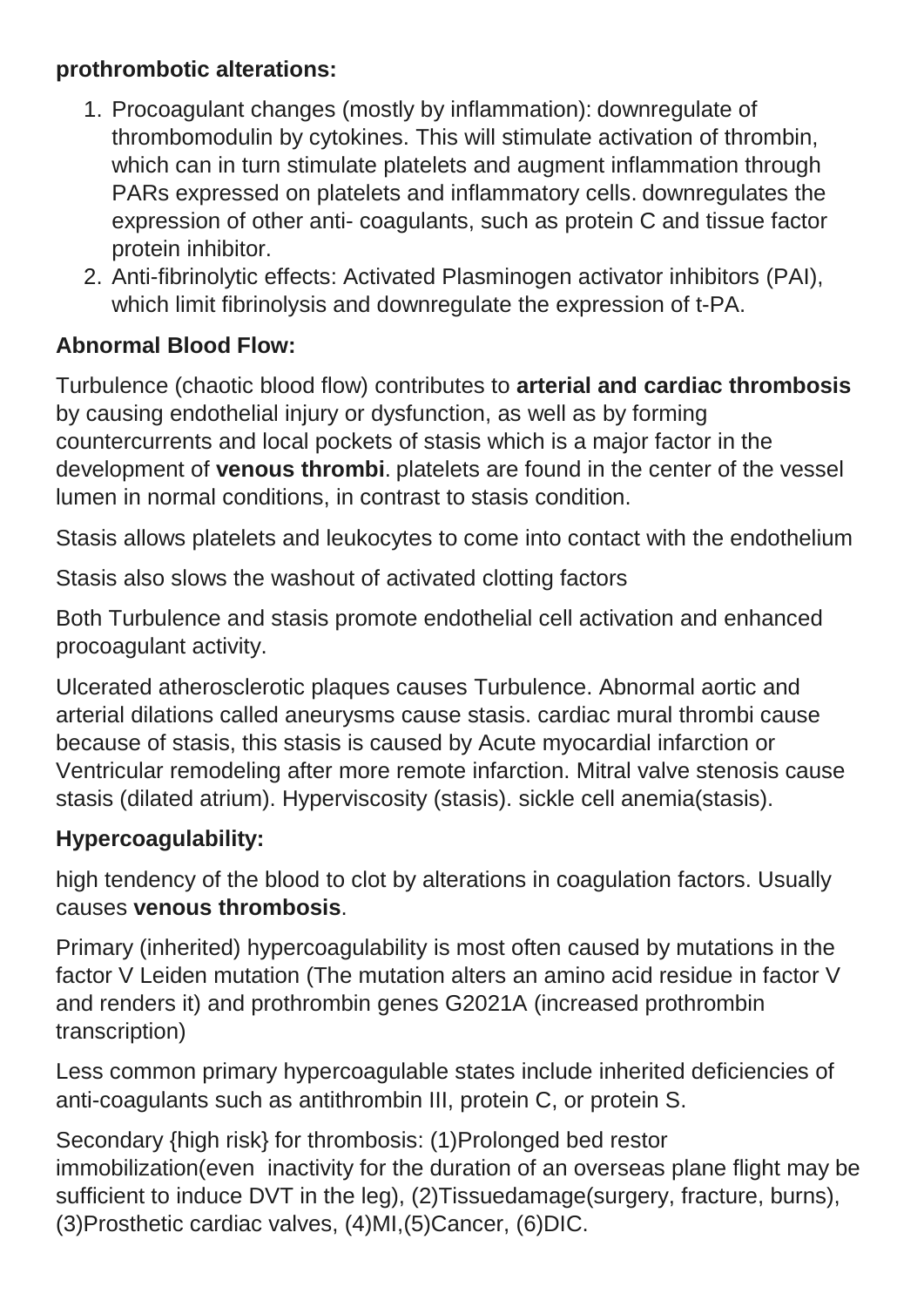Secondary {low risk} for thrombosis groupinclude: (1)Oral contraceptive use (2)Hyperestrogenic states (3)Atrial fibrillation (4)Cardiomyopathy (5)Sickle cell anemia, (6)Nephrotic syndrome (7) Smoking& (8)Obesity.

Arterial thrombi grow in a retrograde direction from the point of attachment, whereas venous thrombi extend in the direction of blood flow

lines of Zahn: they are only found in thrombi that form in flowing blood; their presence can therefore usually distinguish antemortem thrombosis from the bland nonlaminated clots that form in the postmortem state

Thrombi occurring in heart chambers or in the aortic lumen are designated as mural thrombi(non-occlusive)

Abnormal myocardial contraction (arrhythmias, dilated cardiomyopathy, or myocardial infarction) or endomyocardial injury (myocarditis, catheter trauma) promote cardiac mural thrombi, whereas ulcerated atherosclerotic plaques and aneurysmal dilation promote aortic thrombosis

| Arterial thrombi            | Venous thrombi                  |
|-----------------------------|---------------------------------|
| <b>Frequently occlusive</b> | Almost occlusive                |
| rich in platelets           | Rise to emboli/ contain more    |
|                             | enmeshed red cells (red, or     |
|                             | stasis, thrombi)                |
| in ruptured atherosclerotic | Lower extremities 90%/ upper    |
| plaque/vascular injuries    | extremities, periprostatic      |
| (vasculitis, trauma)        | plexus, ovarian and periuterine |
|                             | veins, dural sinuses, portal    |
|                             | vein, or hepatic vein           |

| postmortem clots               | venous thrombi                  |
|--------------------------------|---------------------------------|
|                                |                                 |
| Gelatinous/ have dark red      | Red and firm/ they contain gray |
|                                | strands of deposited fibrin.    |
| dependent portion and a yellow |                                 |
| "chicken fat" upper portion    |                                 |
|                                |                                 |
| not attached to the underlying | attached to vessel walls        |
|                                |                                 |
| vessel wall                    |                                 |
|                                |                                 |

Thrombi on heart valves are called vegetations

infective endocarditis: Bacterial or fungal bloodborne infections can cause valve damage

nonbacterial thrombotic endocarditis: noninfected vegetations in hypercoagulable

verrucous endocarditis (Libman-Sacks endocarditis) can occur in the setting of systemic lupus erythematosus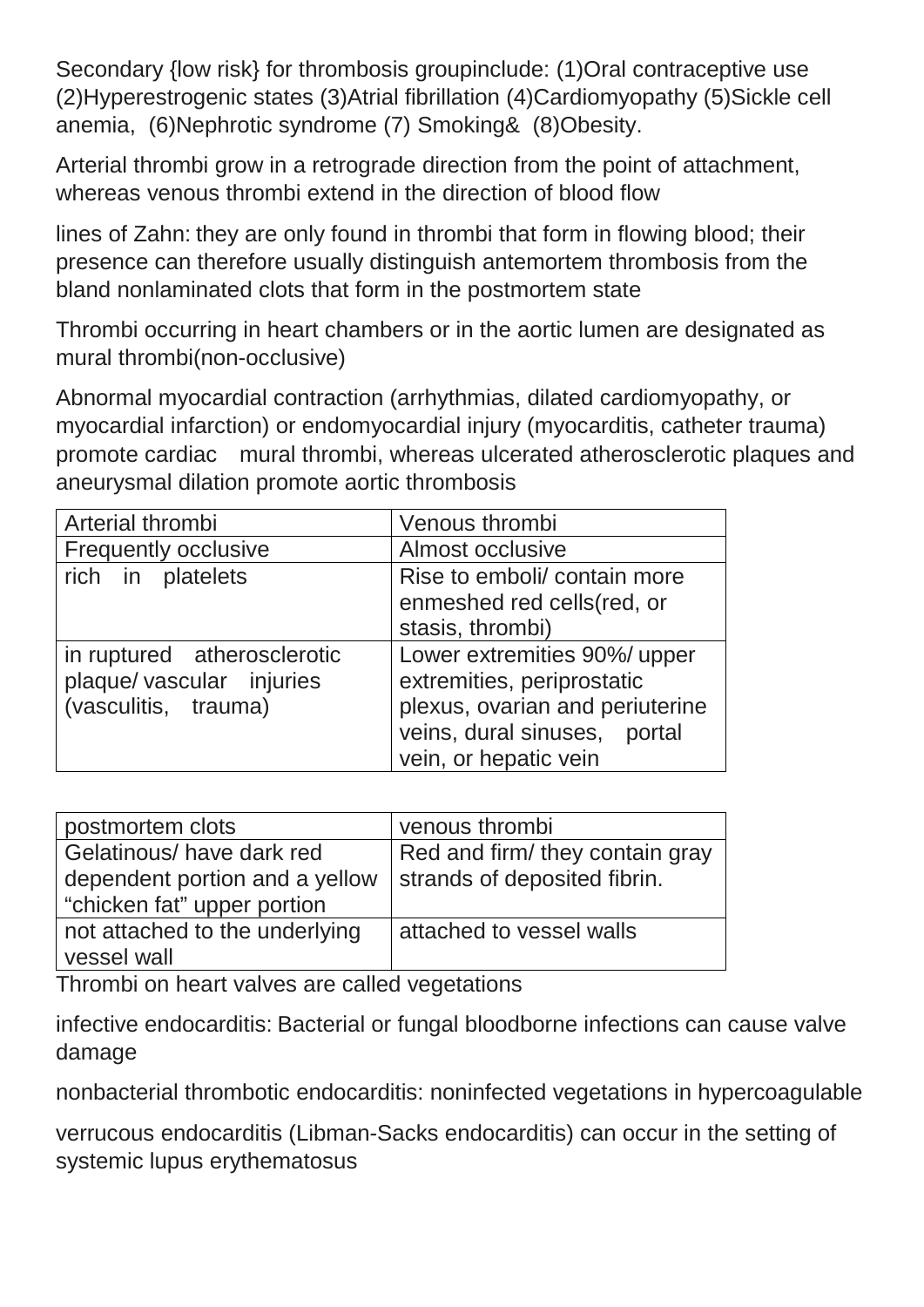**Fate of the Thrombus:**If a patient survives an initial thrombotic event, four processes will occur:

Propagation: thrombus enlarges lead to increase the odds of vascular occlusion or embolization.

Embolization: thrombus is dislodged and transported elsewhere in the vasculature

Dissolution: activation of fibrinolytic factors (if a thrombus is newly formed)

older thrombi, extensive fibrin polymerization lead to thrombus resistant to plasmin-induced proteolysis, and lysis is ineffectual.

Organization and recanalization: Older thrombi become organized by the ingrowth of endothelial cells, smooth muscle cells, and fibroblasts. In time, capillary channels are formed in thrombus. Or it incorporated into the wall of the remodeled vessel.

### **Venous Thrombosis (Phlebothrombosis):**

| <b>Superficial venous</b>                 | Deep venous thromboses<br>(DVTs)                                                                       |
|-------------------------------------------|--------------------------------------------------------------------------------------------------------|
| in the saphenous system<br>(varicosities) | in the larger leg veins at or<br>above the knee joint (e.g.,<br>popliteal, femoral, and iliac<br>veins |
| rarely embolize                           | prone to embolize                                                                                      |
| painful and can cause local               | Asymptomatic approximately                                                                             |
| congestion and swelling from              | 50% (may cause local pain and                                                                          |
| impaired venous outflow                   | edema)                                                                                                 |
| predisposing the overlying skin           | Predisposing congestive heart                                                                          |
| to the development of infections          | failure, bed rest, and                                                                                 |
| and varicose ulcers.                      | immobilization (because it                                                                             |
|                                           | associated with stasis and                                                                             |
|                                           | hypercoagulable states)                                                                                |

Trauma, surgery, burns: immobilize/ vascular injury/ procoagulant release/ synthesis of coagulation factors/ reduced t-PA production

late pregnancy and the postpartum period are associated with hypercoagulability

Tumor associated procoagulant: increased risk of thromboembolic (migratory thrombophlebitis)

Arterial and Cardiac Thrombosis

Atherosclerosis is a major cause of arterial thromboses

Myocardial infarction/ rheumatic heart disease can cause mural thrombi

Both cardiac and aortic mural thrombi are prone to embolization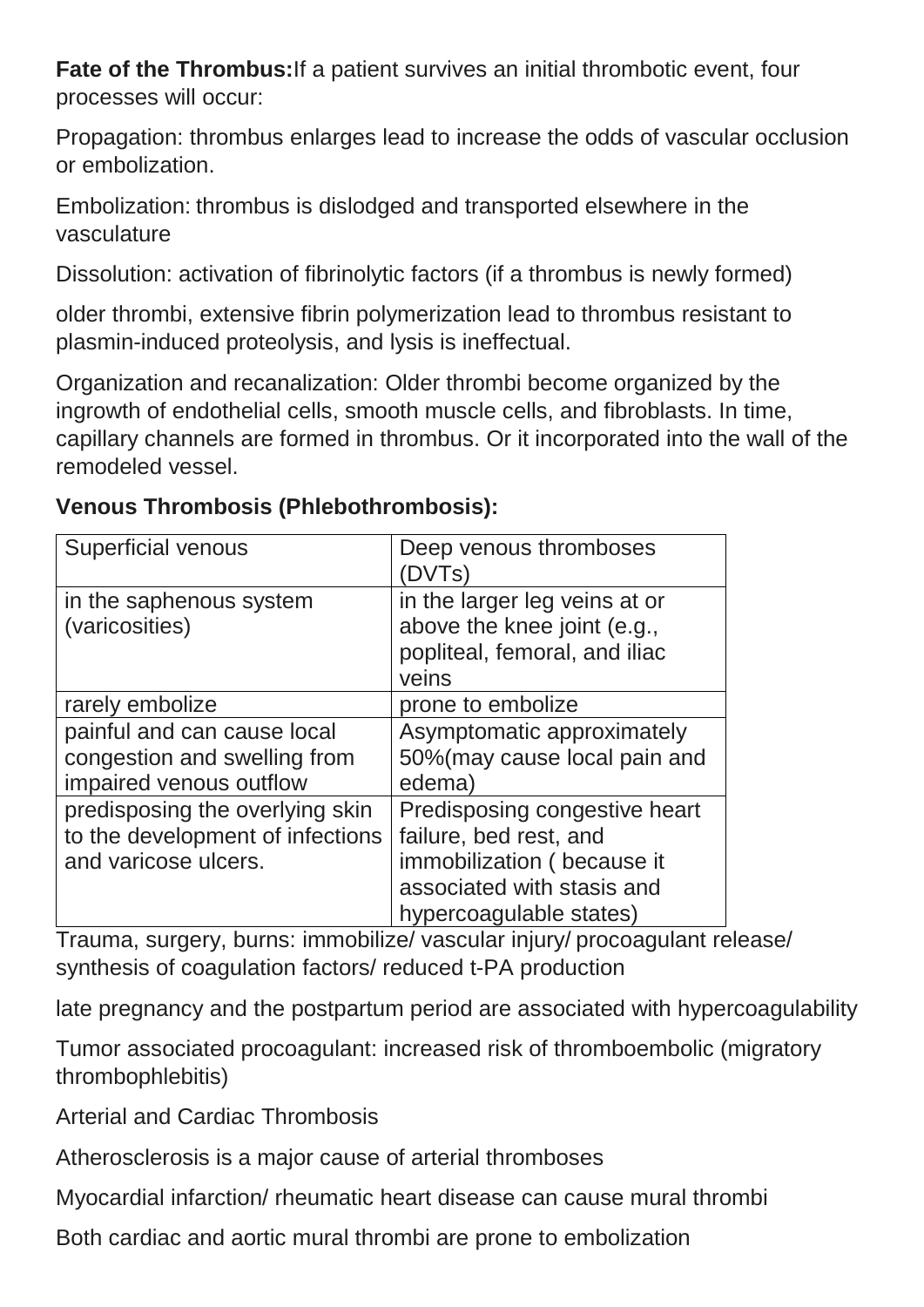brain, kidneys, and spleen is the most effected organs because of their rich blood supply.

Disseminated Intravascular Coagulation (DIC)

DIC is widespread thrombosis

consumes platelets and coagulation proteins (synonym consumptive coagulopathy) and fibrinolytic mechanisms are activated

The net result is excessive clotting and bleeding.

DIC is not a primary disease but rather is a potential complication of any condition associated with widespread activation of thrombin, major causes includes: obstetric complications, infections, neoplasms, & massive tissue injury.

## **EMBOLISM**

solid, liquid, or gaseous mass

causes tissue dysfunction or infarction

resulting in partial or complete vascular occlusion after lodge

consequence of systemic embolization: ischemic necrosis (infarction) of downstream tissues

pulmonary circulation embolization: hypoxia, hypotension, and right-sided heart failure.

## **Pulmonary Thromboembolism**

Most commonly from DVT

Fragmented thrombi from DVTs are carried through progressively larger channels and usually pass through the right side of the heart before arresting in the pulmonary vasculature

Its place Depending on its size (main pulmonary artery/ bifurcation of the right and left pulmonary arteries (saddle embolus)/ branching arterioles)

Most pulmonary emboli (60%–80%) are small and clinically silent/ they organized & become incorporated into the vascular wall.

Fatal PTE with Sudden death from anoxia or acute RVF occur when 60% or more of the pulmonary circulation is obstructed by PTE.

PTE obstruction of medium-sized arteries may result in pulmonary hemorrhage, but usually does not cause pulmonary infarction in normal person (area receives blood through an intact bronchial circulation (dual circulation). However, a similar embolus in the setting of left-sided cardiac failure (and diminished bronchial artery perfusion) can lead to a pulmonary infarct).